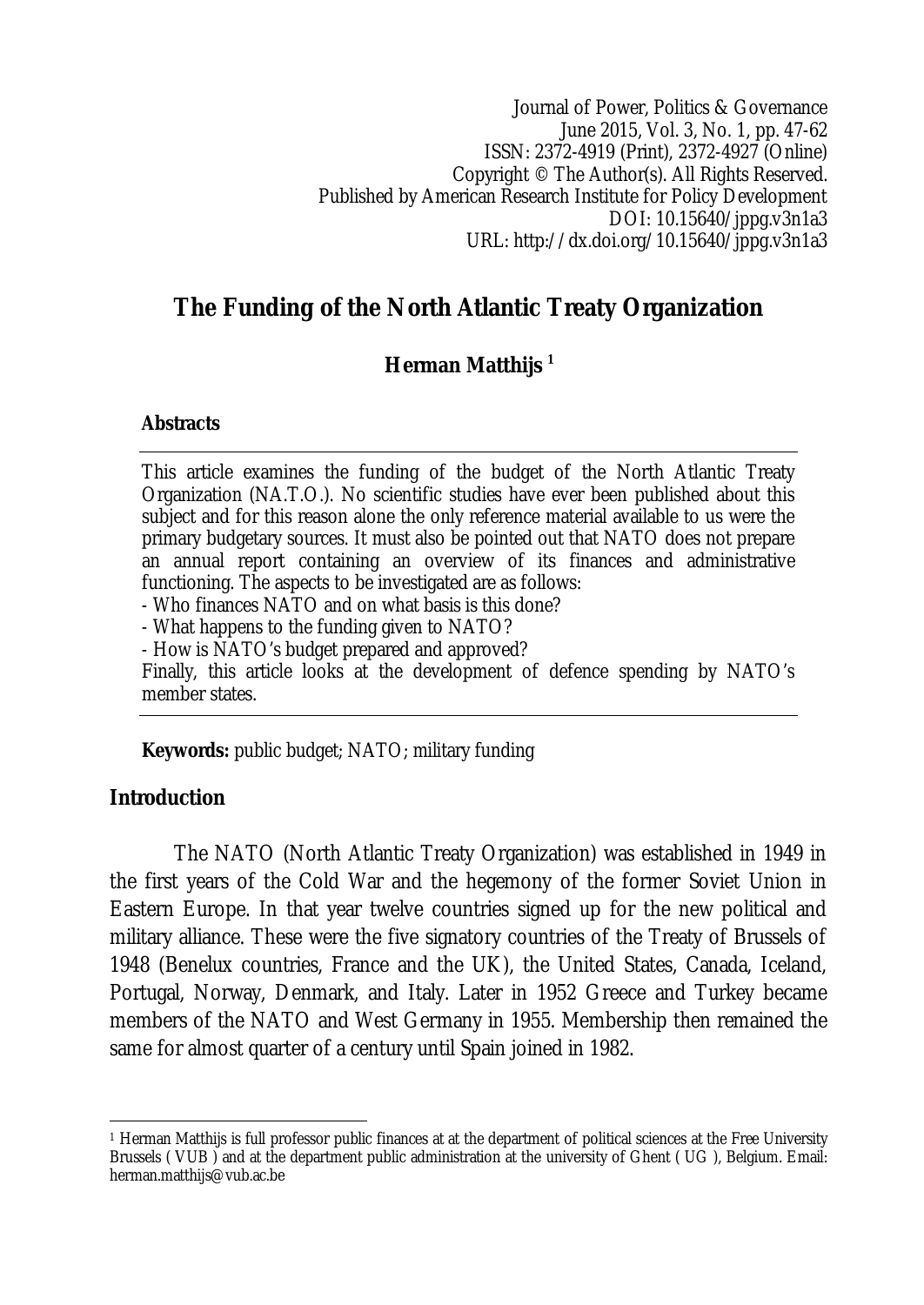The next expansion of the membership came with the end of the Soviet Union's grip and the accession of Hungary, Poland, and Czechia (1999) followed by the three Baltic States (Estonia, Latvia and Lithuania) together with Slovakia, Slovenia and Romania in 2004. The newest members are Albania and Croatia, who joined in 2009. At the present NATO has 28 member states. To be accepted the candidacy of a potential new member must be unanimously approved by all the existing member states. For this reason no agreement has so far been reached about the applications of Georgia and Ukraine for membership. There are a few or no publications about the financing of NATO. $2$  For this reason the numerical information in this article has been distilled from primary budget sources from the organization. Besides the general NATO budget there is a different financing system concerning the NATO Parliament.

#### **1. The NATO Parliamentary Assembly**

Since 1955 there has also been a NATO Parliamentary Assembly in which 257 members of parliament from the legislatures of the 28 member states sit. The NATO treaty does not provide for this assembly. The size of each national delegation depends on the size (population) of the member state as well as reflecting the political composition of the national Parliament<sup>3</sup>. The NATO Parliamentary Assembly<sup>4</sup> is funded primarily by the parliaments of the member states. The following provides an overview of the revenues of the NATO Parliamentary Assembly (2013 figures in euros):

 $\overline{a}$ <sup>2</sup> Ek, C. NATO common funds burdensharing: Background and current issues. CRS paper. 7-5700.Washington DC, Congressional Research Service. February 2012.

<sup>3</sup> In addition to these there are the delegates from the associate countries (Armenia, Bosnia, Moldavia, Montenegro, Macedonia, Finland, Georgia, Austria, Azerbaijan, Servia, Sweden, Switzerland and Ukraine); and the Mediterranean countries (Algeria, Israel, Jordan and Morocco); observers from other European institutions (OECD and the Council of Europe) and observers from other countries (Australia, Egypt, Japan, Kazakhstan, South Korea, Kosovo, the Palestinian territories and Tunisia).

This brings the number of members to 360. The United States has 36 delegates, and the most members in the assembly. The smallest delegation is 3 members. Belgium and the Netherlands both have 7 members each.

<sup>4</sup> NATO Parliamentary Assembly, audited accounts 2013, approved by the Assembly on 30 May 2014 (no. 134 FIN, 14E fin).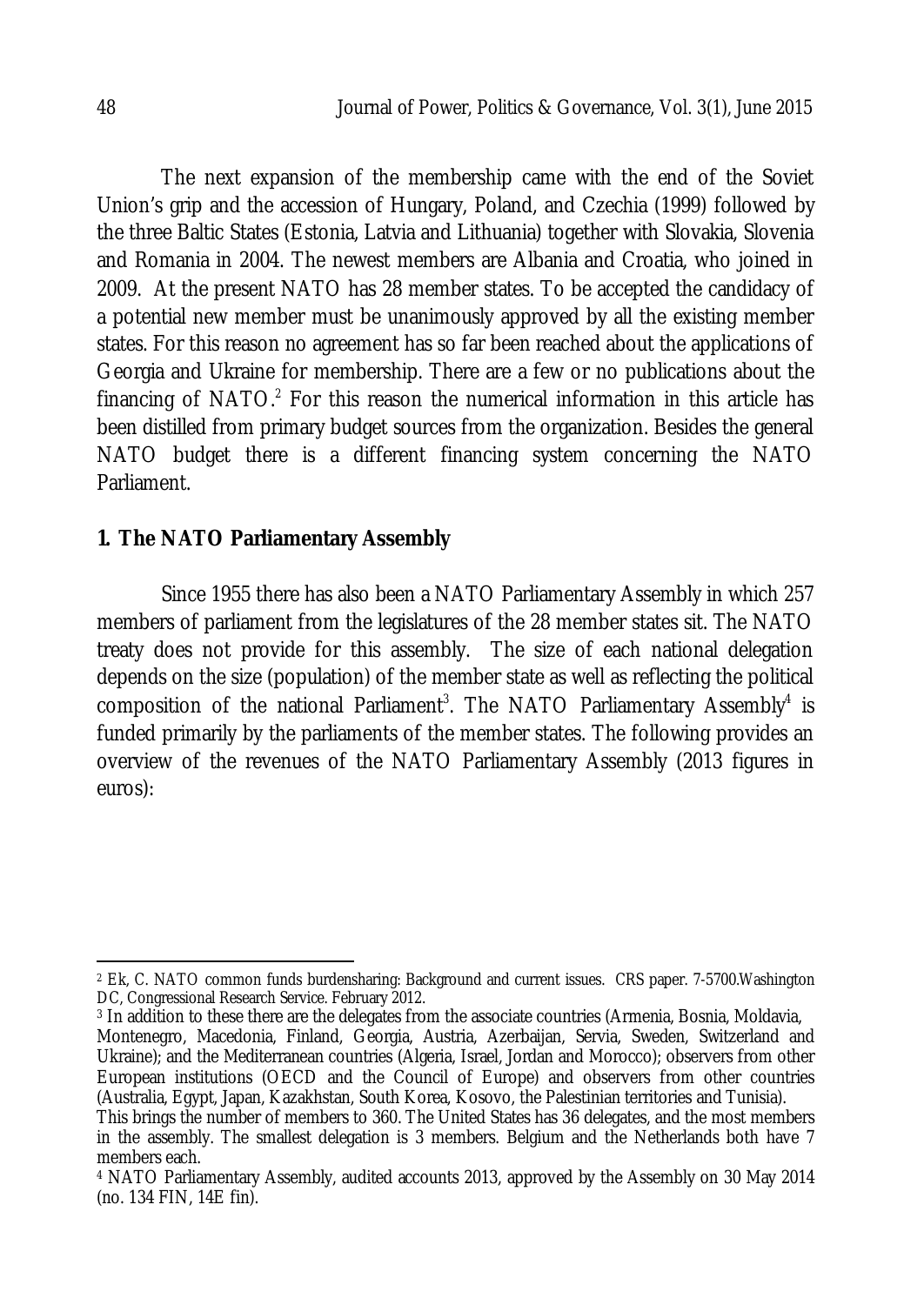| - Contributions from member states | 3,698,825 |
|------------------------------------|-----------|
| - Contribution from NATO:          | 51,600    |
| Switzerland:                       | 45,000    |
| Other revenue <sup>5</sup> :       | 13.919    |
| <b>TOTAL</b>                       | 3,809,344 |

## **Table I: Funding of the NATO Parliamentary Assembly**

This shows that the members provide 97 % of the total revenues of the Assembly. The Swiss confederation is the only non-NATO country that contributes to the budget. The next table shows the largest contributors.

## **Table II: Contribution to the NATO Parliamentary Assembly (2013 figures in euros)**

|           | <b>United States</b>  | 804,102 |
|-----------|-----------------------|---------|
| ⌒<br>z.   | Germany               | 539,085 |
| າ<br>. ა. | <b>United Kingdom</b> | 438,351 |
| -4.       | France                | 422,450 |
| 5.        | Italy                 | 324,158 |
|           | $\cdots$              |         |

In 2013 the Netherlands contributed € 118,851 and Belgium € 75,634. The smallest contributor was Iceland with a contribution of  $\epsilon$  1,819. In 2013 the Assembly's budget showed a surplus of  $\epsilon$  24,818. The expenditure of the 2013 Assembly can be broken down as follows<sup>6</sup>.

### **Table III: Expenditures of the NATO Assembly (in euros)**

| Personnel                   | 2,744,726 |
|-----------------------------|-----------|
| <b>Operational expenses</b> | 334,798   |
| Sessions                    | 343,868   |
| Other                       | 361,134   |
| <b>TOTAL</b>                | 3,784,526 |

 $\overline{a}$ <sup>5</sup> Including interest on bank accounts, gains on foreign exchange etc.

<sup>6</sup> Source: see footnote 4.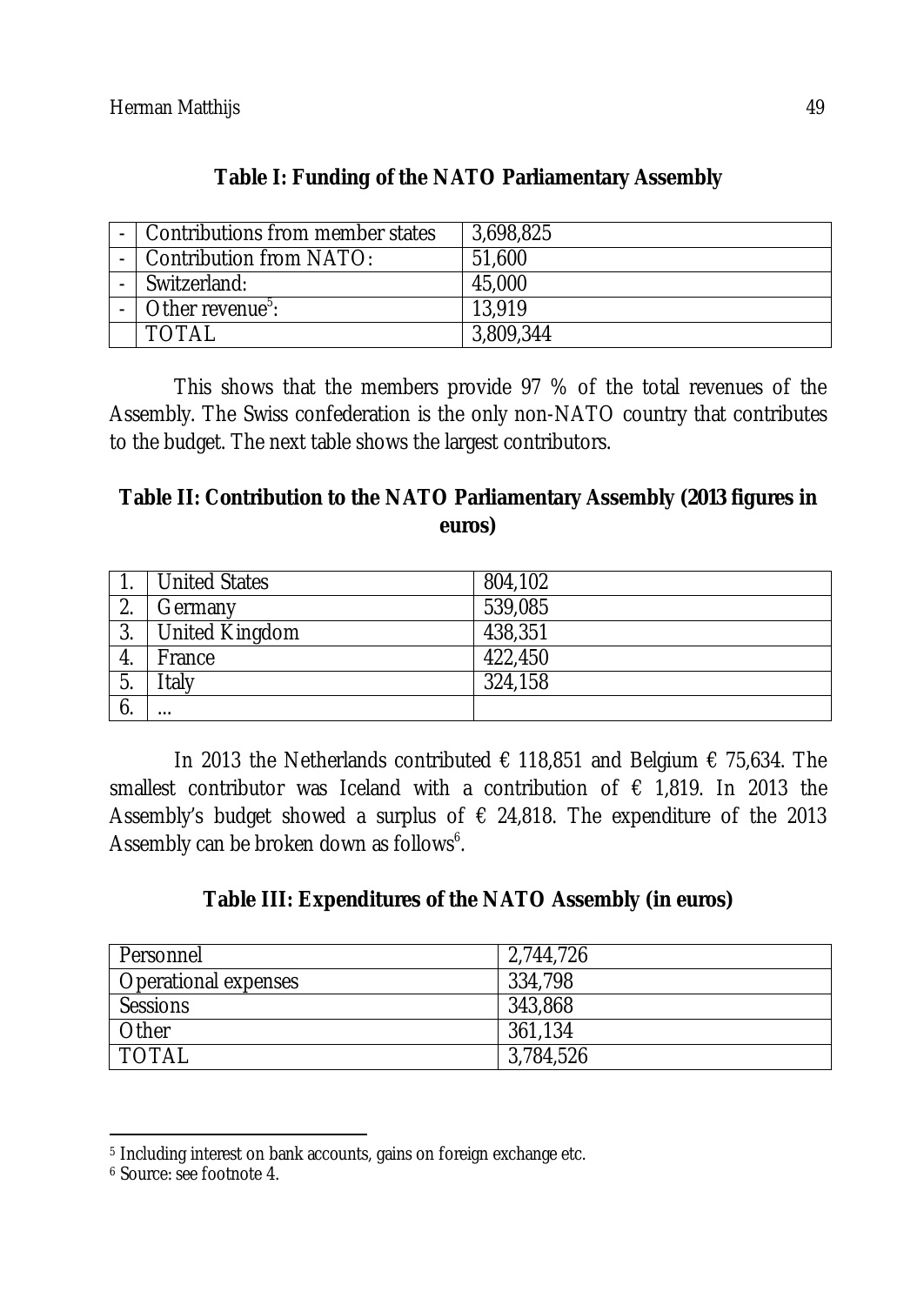From the above it is clear that the personnel bill (72.5 %) is the main item in the expenditure of the NATO Parliamentary Assembly. These personnel costs also include the costs of legal advice (275 euros) and the research programme (74,986 euros). The operational costs (8.8 %) include the costs of the building in Brussels, security, computers and IT, the library ( $\epsilon$  25,272), receptions, and similar. The sessions of the Assembly (9%) are estimated on the basis of the costs of the administrative office, the various commissions and the plenary assembly<sup>7</sup>. The other costs (9.7 %) are related to the costs for media, publicity, seminars, missions and similar. The daily administration of the organization is carried out by a Bureau, which is headed by a President, five vice-Presidents and a Treasurer. It is the Treasurer who is largely responsible for the finances<sup>8</sup>. The Treasurer is appointed for a term of two years (Art. 6, item 7, Rules of Procedure). He is elected by secret ballot from among the members of the Assembly. (Art. 7, item 4 and Art. 17, item 1 of the Rules of Procedure). The "Rules of Procedure" in the NATO Parliamentary Assembly (Art. 17, item 2) also set out the remainder of the budgetary procedure. The Treasurer proposes a draft budget to the standing committee, after consulting the Secretary General, at the spring session of the next budget year. The standing committee then approves this draft. The budget for the next two years is then adopted by the Assembly at the Annual Session. The Treasurer is also responsible for the internal audit and signs all payments.

### **2. The Budget Cycle**

 $\overline{a}$ 

NATO's budgets are prepared by the administration at NATO headquarters. NATO's officials are classed as international civilian staff and there were roughly 370 of them in 2014. When budgets are prepared, the ratios of the "common funding" principle are applied (see above, item 3). These were last revised in 2005 and are based on World Bank measurements of national prosperity. The budget is approved by a consensus of the member states in the Council. This is yet another indication that the North Atlantic Treaty Organization is a multinational rather than an international cooperative organization. All decisions of the NAC (North Atlantic Council), which have budgetary implications are submitted to the RPPB (Resource Policy and Planning Board) for an opinion. In the NATO hierarchy the Budget Committee (BC), and the Investment Committee are subordinate to this Board.

<sup>7</sup> The meetings are not limited to Brussels, which is where the secretariat and headquarters are.

<sup>8</sup> NATO Parliamentary Assembly: Rules of Procedure, May 2014 edition, articles.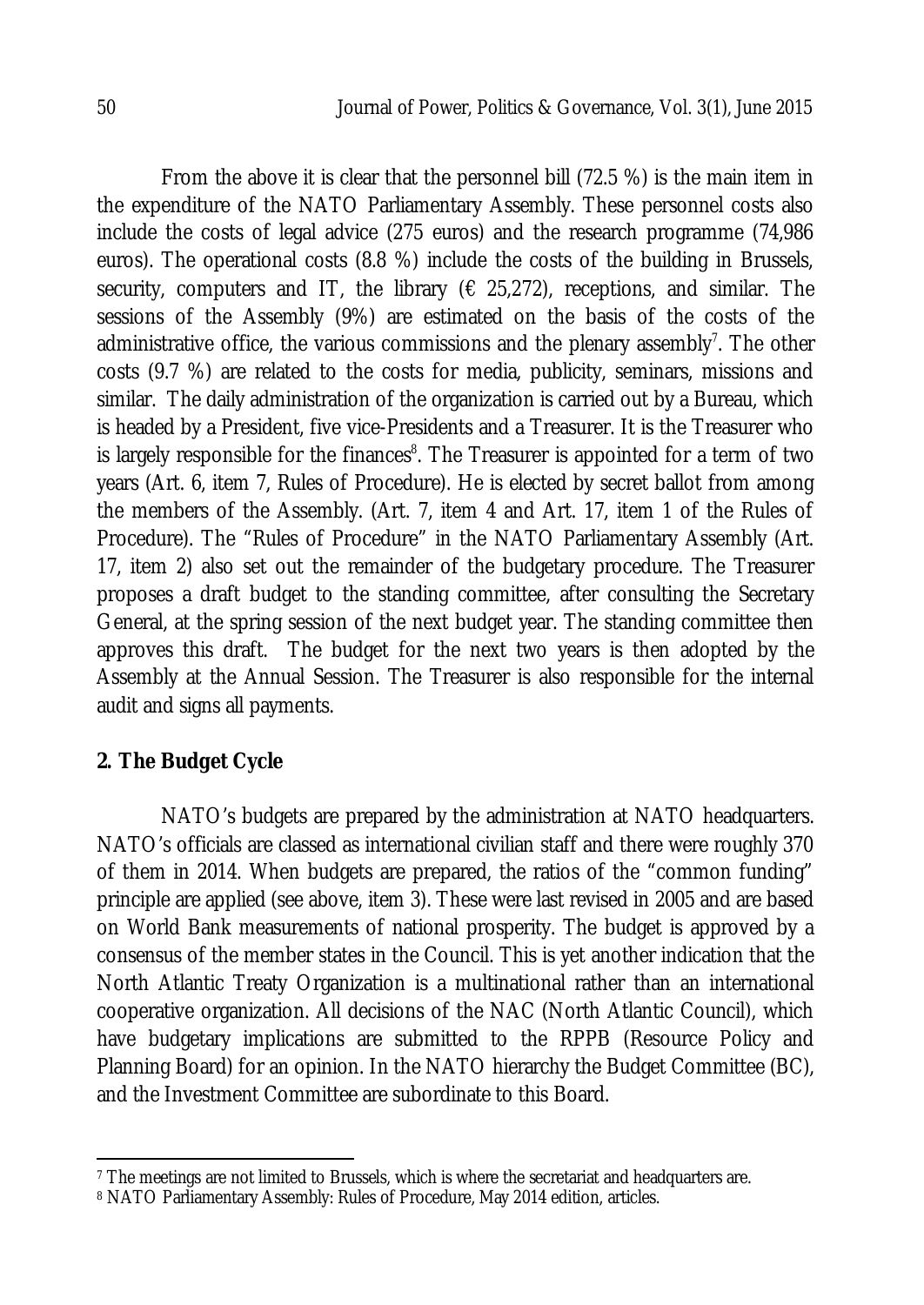The Budget Committee advises on all budgetary matters relating to the civil and the military budget of the alliance. The Investment Committee by contrast is responsible for implementing the NATO Security Investment Programme or NSIP, which is authorized for the financing of the installation and facilities required by the two strategic command centres: SACEUR and SACLANT. All member states are represented in the RPPB and this Board is chaired by a rotating Presidency. The military staff, the two strategic commands, the chairman of the budget committee and the chairman of the investment committee are also members of the RPPB. The RPPB was established in 2010 and is the only financial committee that reports to the NAC.

The Board is also supported by NOR (NATO Office of Resources). The body is chiefly concerned with NATO's military budget. NOR also advises the BC and the IC in this respect. The RPPB works with the policy guidelines of the NAC. The main task of the Resource Policy and Planning Board is to work out a policy regarding resources. To do this the RPPB examines the affordability of choices, makes performance assessments, and determines the planning and resource implications of new initiatives. This board uses what are known as capability packages. The RPPB reviews these packages and endorses them from the point of view of the relevant resource implications as well their eligibility for common funding. Every year the Resource Policy and Planning Board prepares an all-inclusive Medium Term Resource Plan for the forthcoming budget year including a projection of the planned figures for the next four years. The result is an overview of the projected budget for the next five years. This proposal by the RPPB is then submitted to the approval of the North Atlantic Council. The budgetary rules governing NATO are always first approved by the NAC. These rules however may be specific to a single or several institutions, namely,

- International staff funded from the civil budget,
- International military structure funded from the military budget,
- The NATO Security Investment Programme (NSIP),
- The NATO agencies.

The civil and military budgets run concurrently with the calendar year. Each budget is drawn up by the administration concerned. It the Secretary General who presents the draft budget to the NAC and it is the Council that approves the drafts.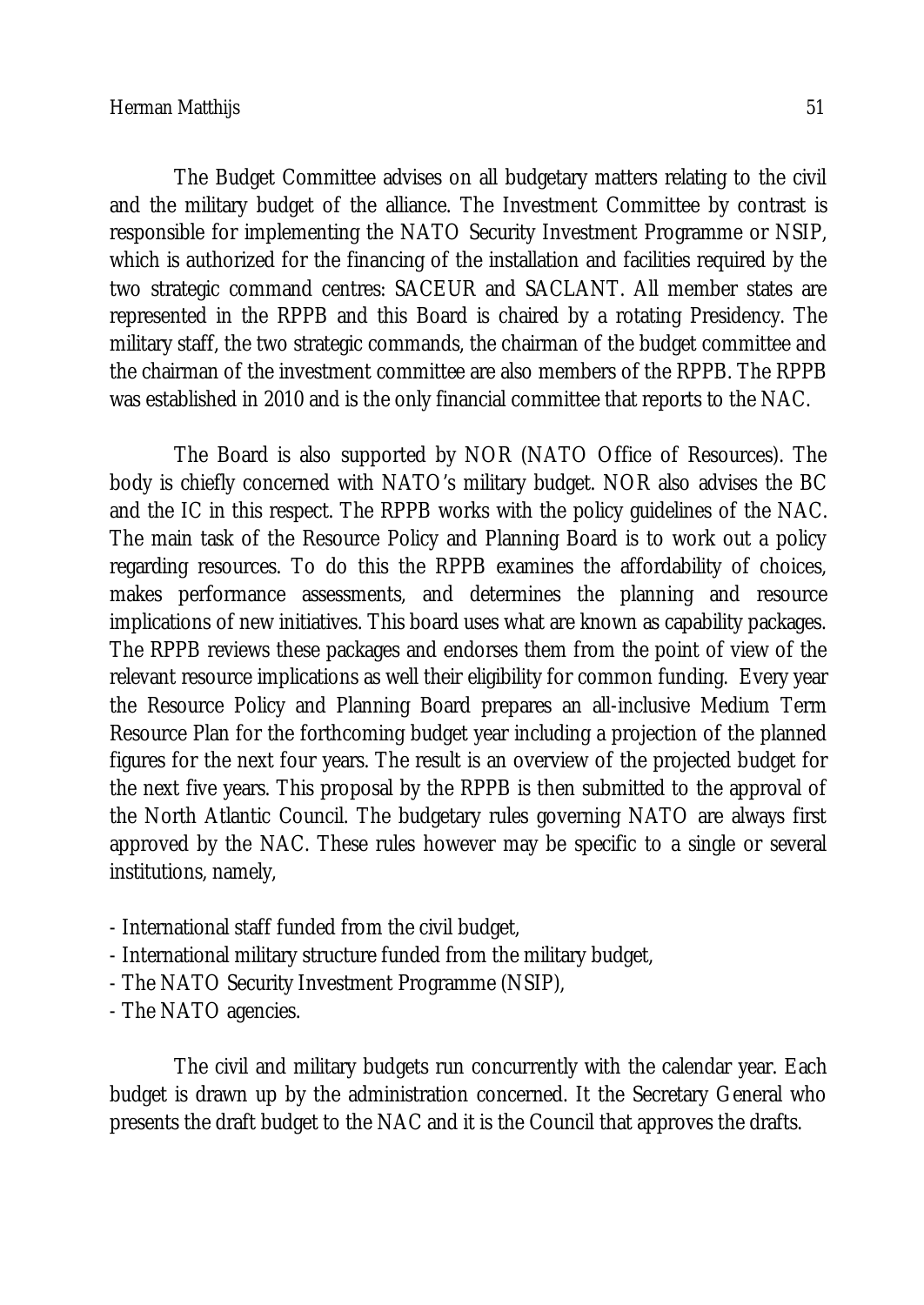There is no role here for the NATO Parliamentary Assembly and NATO does not have anything like the EU's public financial regulations that set out the budget process in detail<sup>9</sup>. It should be remembered that a consensus is required for agreement, and if the NATO budget is not approved in due time by the NAC, NATO must rely on a system of provisional credits, which is supervised the Budget Committee (BC). This system, which is used by parliamentary budget systems in various Western countries, means that expenditure is limited to the same extent as it was in the most recent approved budget. Such provisional credits are not allowed to run any longer than six months. Afterwards the NAC decides whether the budget can be approved, or whether the provisional credits may be continued or otherwise. The head of each NATO organization, e.g. the Secretary General where the civil budget is concerned, has a degree of freedom when deciding how the budget is implemented as long as he takes account of the relevant financial regulations. An example of this are the rules regarding the transfers between budget items and the rules on the award of purchase tenders. A number of specific rules apply regarding the NSIP. Here the point of departure is the available assets. These are then supplemented to arrive at the requested goods. They are then reviewed and drawn up by the RPPB and approved by the Council. Once they have been approved, the implementation and management is the responsibility of the IC or Investment Committee.

# **3. Auditing <sup>10</sup>**

The International Board of Auditors for NATO (IBAN) is responsible for auditing NATO expenditure. The board monitors the efficient and effective use of the disbursements. IBAN has six members, who are designated by the NATO Council for a period of four years. The Council appoints one of them to act as Chairman for a period of two years. The appointment to the Board is not renewable. In practice the members of IBAN are people who are members of a national auditing agency (e.g. the "Cour des Comptes" France, "Rekenhof" in Belgium or the "Rekenkamer "in the Netherlands). They have special independent status in NATO and report directly to the Council. The administrative and secretarial aspects of IBAN are performed by NATO administrative personnel.

 $\overline{\phantom{a}}$ <sup>9</sup> The available internal documents are as follows:

<sup>-</sup> NATO, NATO Funding, September 2014

<sup>-</sup> NATO, The Resource Policy and Planning Board, November 2010.

<sup>10</sup> NATO, International Board of Auditors NATO, September 2014.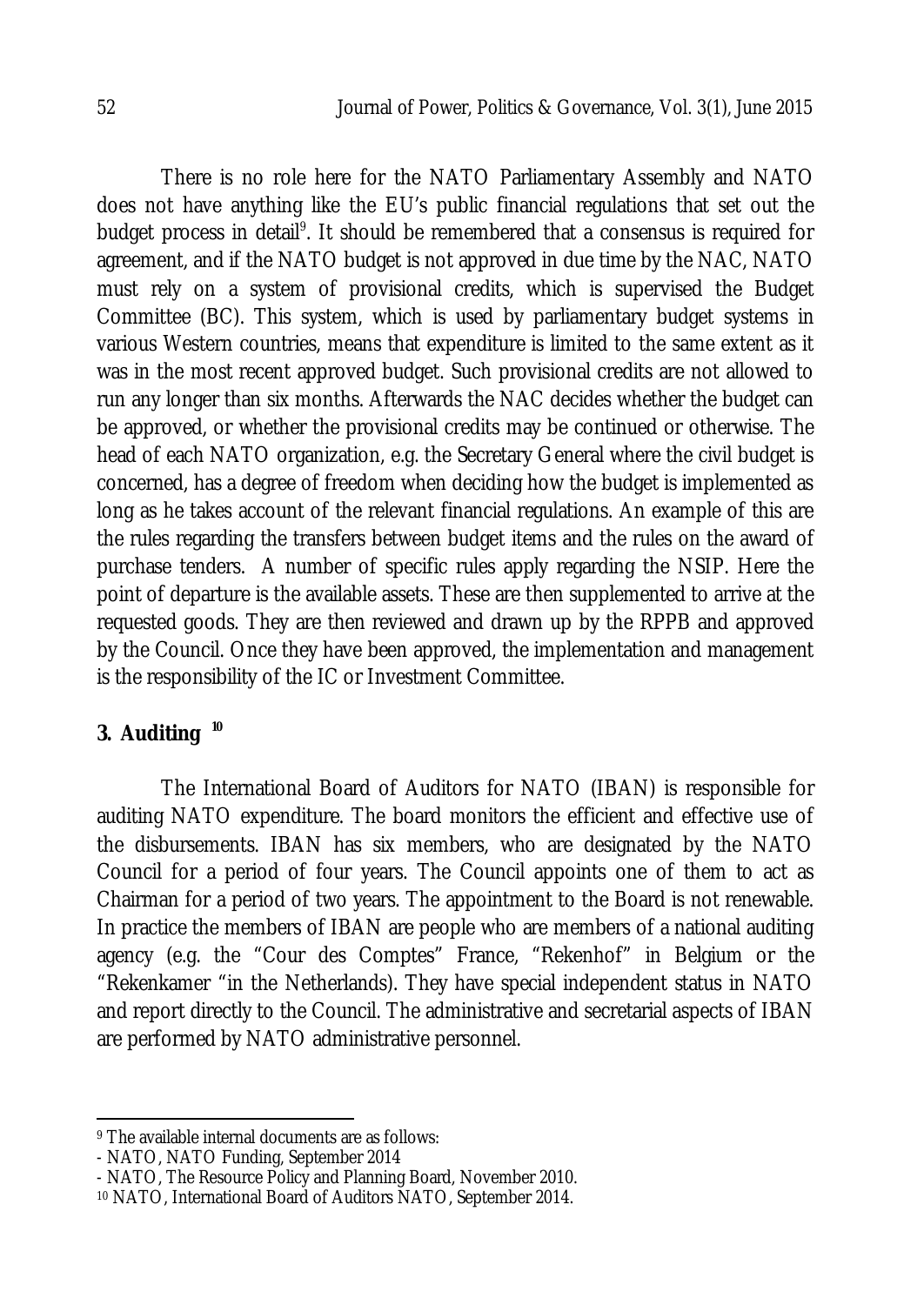The two main types of audits carried out by IBAN are as follows:

- Financial audits that look at the legal and reality of the disbursements,
- Performance audits of the various components of NATO, with the emphasis on the so-called three "E's" (Economy, Efficiency and Effectiveness).

# **4. NATO's Revenue Streams**

The contributions of the member statement to the North Atlantic Treaty Organization comprises two forms of financing, namely the common funding and the joint funding. There is also the so-called multinational funding although this falls outside the NATO budget.

4.1.The Common Funding

First of all the common funding. This part of NATO's funding is used for three budgets, namely:

- The civilian budget,
- The military budget,
- The NATO Security and Investment Programme.

NATO is not a supranational institution, rather a multinational organization, and this is to be seen from the way it is financed. The organization has no resources of its own that can be used for its budget. All NATO members are expected to contribute to all three NATO budgets<sup>11</sup>. The payments are made annually from the budgets of the various states to the three components of NATO. The level of each country's contributions was determined by NATO in 2005 on the basis of the country's Gross National Income (GNI) according to the World Bank. The percentage shares of the member states must be entirely in accordance with the 2005 arrangement as of 1 January 2016. If GNI was the only measure used, the United States would bear a share of the costs close to 50% of the total. However, the table on the following page shows that that European NATO countries have agreed to limit the US share to about 22% of the total.

 $\overline{a}$ <sup>11</sup> N.A.T.O., NATO Funding, o.c., p. 4.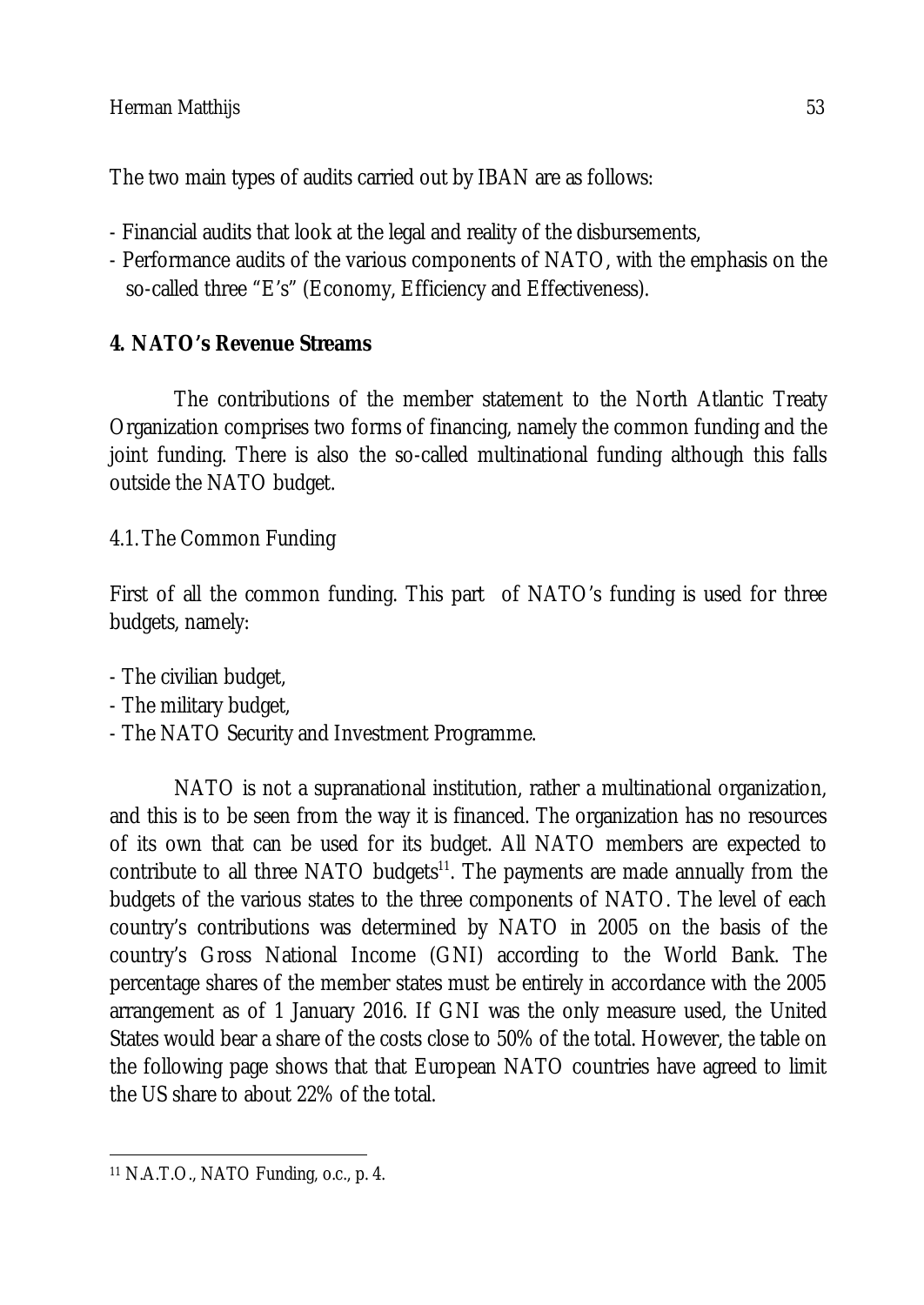Two reasons are given for this, where the first is that NATO has its headquarters in Europe and second is the large share of defence in the US budget (see below, item 6) and the corollary conclusion that the costs of Europe's military defence have long been borne by the US treasury. The following table indicates the shares (as a percentage) in the three budgets (civil, military, NSIP) in the years 2014 and 2015.

|                       |                     | COST SHARE ARRANGEMENTS VALID FROM 1/1/2014 to 31/12/2015 |             |
|-----------------------|---------------------|-----------------------------------------------------------|-------------|
|                       | <b>Civil Budget</b> | <b>Military Budget</b>                                    | <b>NSIP</b> |
| <b>Nation</b>         | at "28"             | at "28"                                                   | at "28"     |
| Albania               | 0.0870              | 0.0870                                                    | 0.0870      |
| Belgium               | 2.0137              | 2.0368                                                    | 2.0368      |
| Bulgaria              | 0.3247              | 0.3247                                                    | 0.3247      |
| Canada                | 6.0915              | 6.0915                                                    | 6.0915      |
| Croatia               | 0.3066              | 0.3066                                                    | 0.3066      |
| <b>Czech Republic</b> | 0.9421              | 0.9421                                                    | 0.9421      |
| Denmark               | 1.2113              | 1.2663                                                    | 1.2663      |
| Estonia               | 0.1006              | 0.1006                                                    | 0.1006      |
| France                | 11.1421             | 10.9682                                                   | 10.9682     |
| Germany               | 14.5053             | 14.6439                                                   | 14.6439     |
| Greece                | 1.1029              | 1.1029                                                    | 1.1029      |
| Hungary               | 0.6985              | 0.6985                                                    | 0.6985      |
| Iceland               | 0.0430              | 0.0430                                                    | 0.0430      |
| Italy                 | 8.7250              | 8.7250                                                    | 8.7250      |
| Latvia                | 0.1383              | 0.1383                                                    | 0.1383      |
| Lithuania             | 0.2132              | 0.2132                                                    | 0.2132      |
| Luxembourg            | 0.1525              | 0.1525                                                    | 0.1525      |
| <b>Netherlands</b>    | 3.2547              | 3.2696                                                    | 3.2696      |
| Norway                | 1.5486              | 1.5486                                                    | 1.5486      |
| Poland                | 2.6343              | 2.6343                                                    | 2.6343      |
| Portugal              | 0.9497              | 0.9497                                                    | 0.9497      |
| Romania               | 1.0553              | 1.0553                                                    | 1.0553      |
| Slovakia              | 0.4529              | 0.4529                                                    | 0.4529      |
| Slovenia              | 0.2200              | 0.2200                                                    | 0.2200      |
| Spain                 | 5.2390              | 5.2190                                                    | 5.2190      |
| Turkey                | 4.1305              | 4.1305                                                    | 4.1305      |
| <b>United Kingdom</b> | 10.9773             | 10.4790                                                   | 10.4790     |
| <b>United States</b>  | 21.7394             | 22.2000                                                   | 22.2000     |

## **Table IV: NATO Common Fund**

Source: NATO, Cost Sharing Arrangements 2014 and 2015

As a result of the downwards revision of the US share the European members have to pay more. The Federal Republic of Germany pays, on the basis of the BNI parameter, the most (14%) followed by France and the United Kingdom.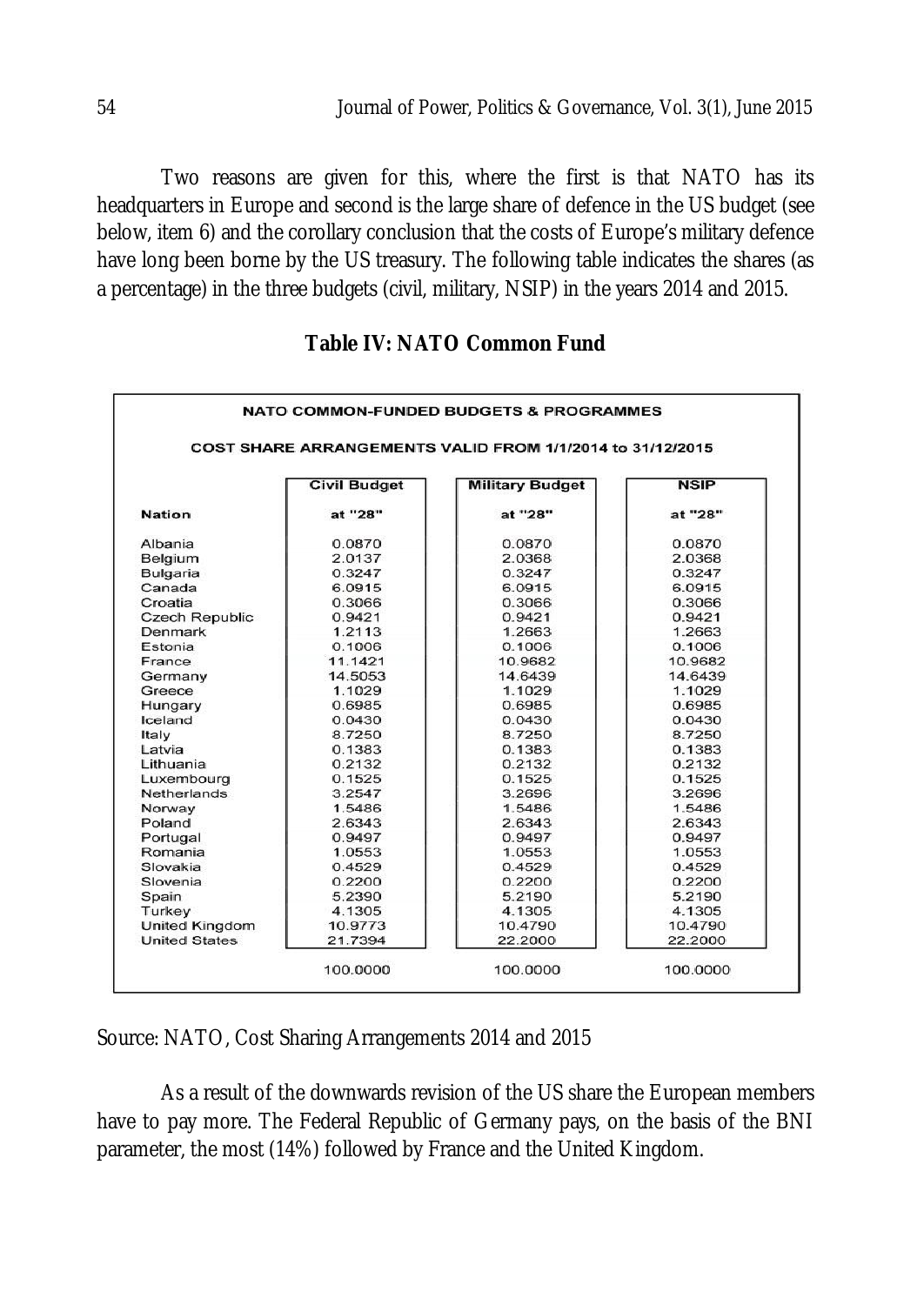Add Italy and Spain and we see that these five West European NATO countries contribute more than half to each of the three budgets of the Atlantic Alliance. A striking detail is the low contribution of the many small countries. Canada is the sixth largest contributor, and pays more than Spain and Turkey, who are seventh and eighth respectively.

### 4.1.1. Civil budget of the NATO

The civil budget is supported by allocations from the Foreign Affairs budgets of the 28 member states. This budget is monitored by the budget commission. These resources are used to pay the international civil servants who work for NATO (about 370), their pensions, operating expenses and the maintenance of the buildings in Brussels $^{12}$ .

| Personnel   | 112.6 |
|-------------|-------|
| Maintenance | 34.2  |
| Investment  | 6.9   |
| Programmes  | 28.2  |
| Pensions    | 35.0  |
| TOTAL       | 216.9 |

#### **Table V: The 2014 Civil Budget of NATO**

SOURCE: NATO (figures are millions of euros)

Personnel costs (pay and pensions) are clearly the largest item of expenditure and come to almost 70% of the total. Apart from this, maintenance and investment together account for almost 20% of expenditure. These two items are extensive and include matters as diverse as the maintenance of the buildings, public relations and safety<sup>13</sup>. The programmes relate to the support given by NATO to projects involving cooperation between member states. NATO's civil budget has four "frontline" objectives and four "support" objectives.

 $\overline{\phantom{a}}$ <sup>12</sup> The construction of new headquarters for NATO in Brussels was financed largely from funds external to this budget. The value of this off-budget item may be estimated at 1,100 million euros.

<sup>13</sup> As host country it is Belgium which is responsible for the safety of NATO officials, the Secretary General, NATO summit meetings in Brussels and the safety of NATO headquarters outside the site itself. These costs are borne by the Belgian state.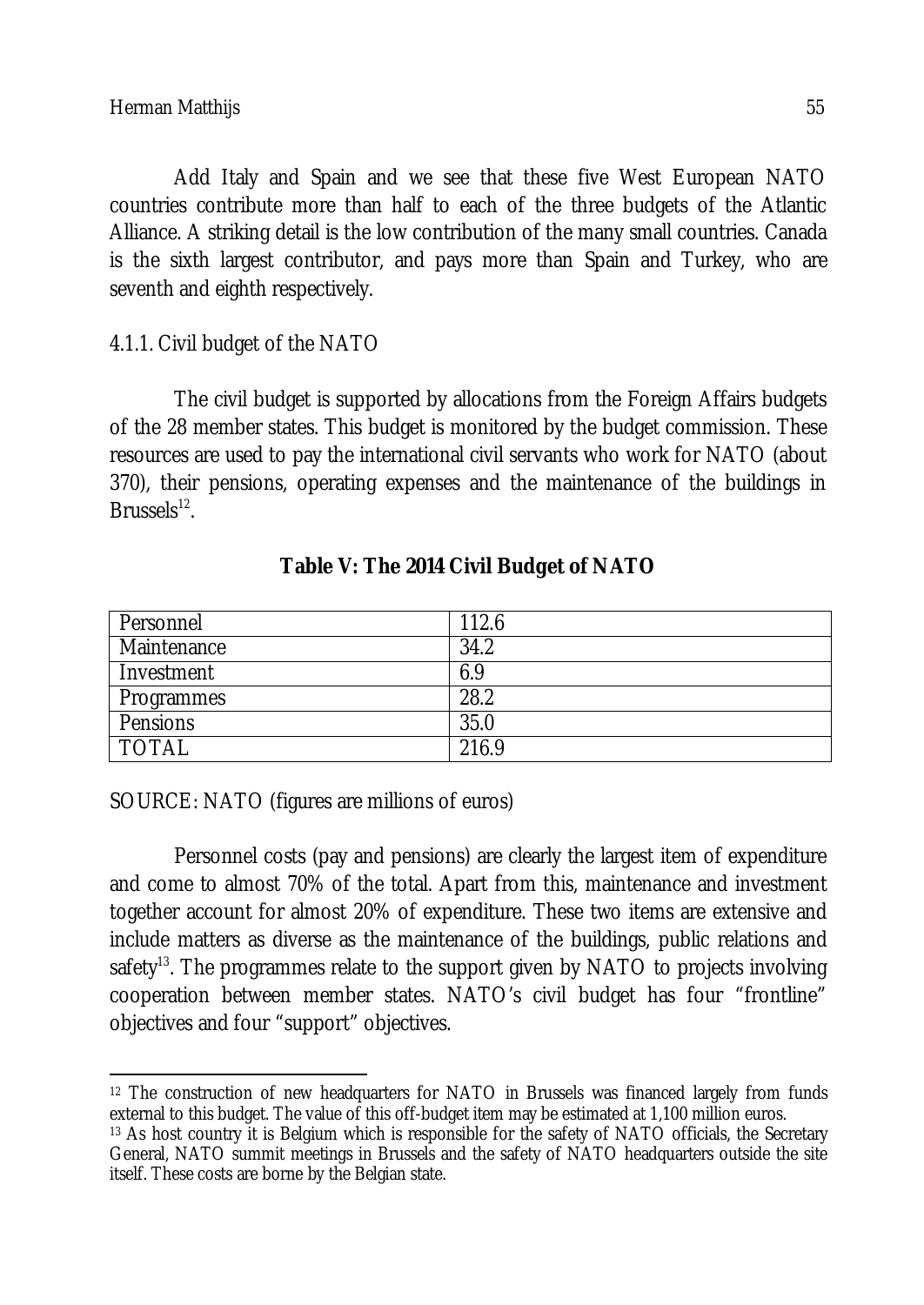The frontline objectives have to do with the financial and administrative logistic support to active operations, the ability to strengthen the alliance, improving cooperation between member states and public relations. The four support objectives are the maintenance of headquarters, the security of the site, consultations with member states and the general administration of the alliance.

# 4.1.2. The Military Budget

NATO's military budget concerns the SHAPE component. In practice this budget has about 50 constituent parts. The member states pay their share (percentage) by means of an allocation from the national defence budget. The budget is supervised by the budget commission referred to above. Examples of these 50 separate budgets include the budget for the SHAPE site in Mons, Belgium, the NATO Defence College <sup>14</sup>, and the NATO Airborne Early Warning and Control Force. In 2014 spending under this budget totalled  $\epsilon$  1,371,000 million. Of this  $\epsilon$  493 million was spent on NATO operations and missions.

## 4.1.3. The NSIP Budget

The NATO Security Investment Programme (NSIP) concerns the financial resources needed for the construction and administration of strategically important military installations. These are usually too expensive for the smaller member states, which makes a joint NATO approach the favoured option. The NSIP budget provides the funds needed for logistic support (including fuel supplies), port facilities for troop transport, military command structures for operations, air defence systems via the NATO Programming Centre in Glons in Belgium, which is itself a part of the NATO Communication and Information Agency (NCIA) and the administration of NATO C3B (the NATO Consultation, Command and Control Board). This is a NATO agency that advises on cyber defence, data protection and intelligence. The budget is funded from allocations from the defence budgets of the member states. A ceiling of  $\epsilon$  650 million has been set on the joint contribution of the member states for 2014.

 $\overline{a}$ <sup>14</sup> The NATO Defence College in Italy and many other training centers and schools.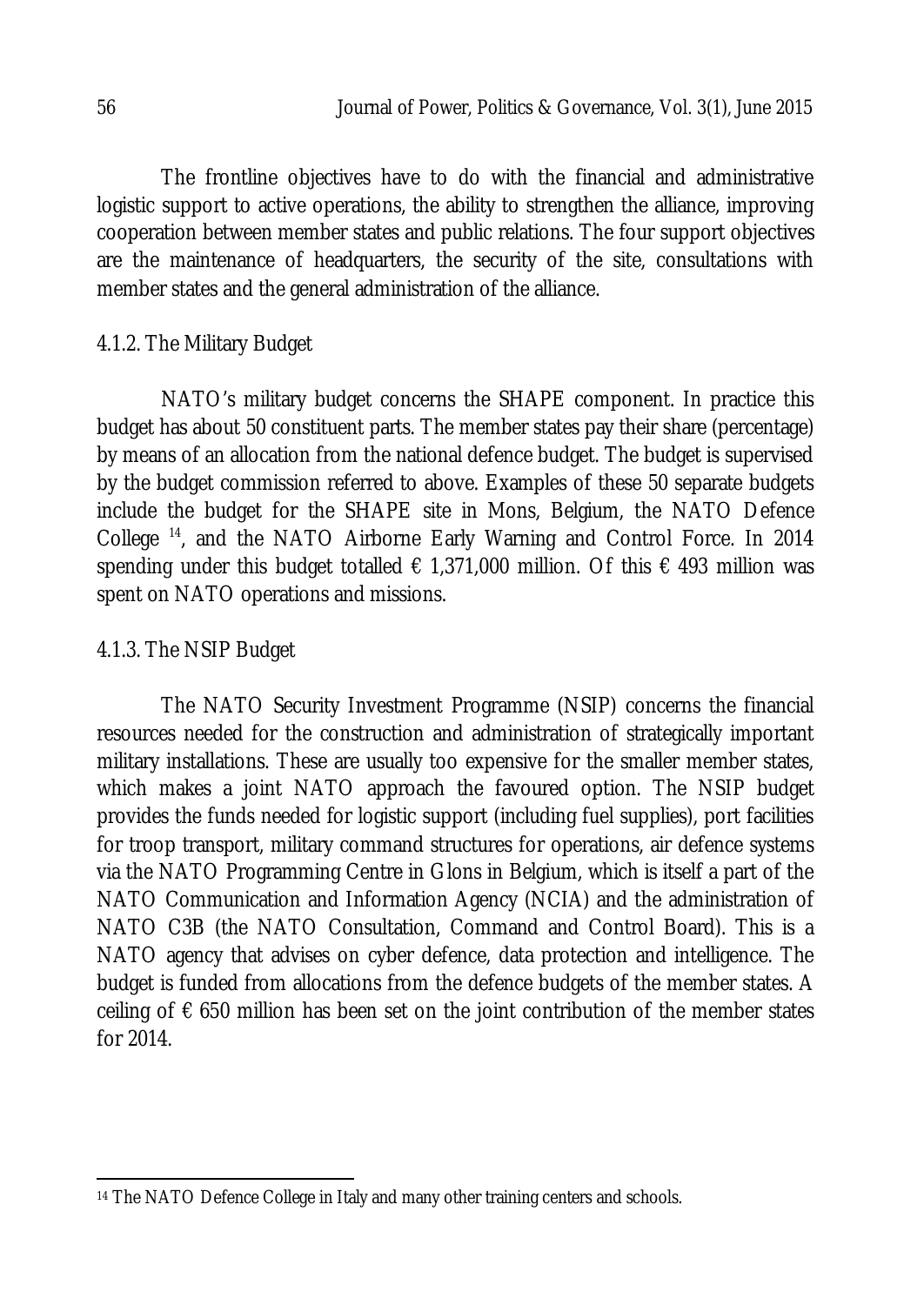#### 4.1.4. The Total

When all three budgets are counted together the sum of the civil budget ( $\epsilon$ 216.9 million), the military budget ( $\epsilon$  1,371 million) and the NSIP budget ( $\epsilon$  650 million) gives a total of  $\epsilon$  2,287.9 million for 2014. The military budget is beyond any doubt the largest of the three. When the various budgets of the member states are counted up, it is seen that the United States pays the most, with  $\epsilon$  141.3 million for the NSIP,  $\epsilon$  304.3 million for the military budget and  $\epsilon$  48.1 million for NATO's civil budget. This means that the total cost to the budget of NATO's largest member state (in 2014 and 2015) comes to  $\epsilon$  493.8 million. The Netherlands pays a total of  $\epsilon$  73 million (€ 44.8 for the military budget, € 22.1 for the NSIP budget and €7.1 for the civil budget). Belgium pays  $\epsilon$  45.4 million ( $\epsilon$  27.9 m for the military part,  $\epsilon$  13.1 m for the NSIP budget, and  $\epsilon$  4.4 m for the civil budget). The accession of numerous new European member states means that the percentage paid to NATO's budget by the original members (e.g. Belgium and the Netherlands) has fallen (see also the conclusion under item 7 below).

#### 4.2.Joint Funding

Joint funding is a multinational way of providing resources in a way that accords with the NATO charter. The participating countries themselves determine what is needed and the required resources and set the priorities. NATO nonetheless retains political and financial oversight when this form of funding is used. In practice joint funding leads to the establishment of management organizations in the form of NATO agencies. These may be for the development and/or production of fighter jets, helicopters, information systems, logistic support, air defence communication, research and development, and others. In fact this funding method is an à la carte system, and the number of participating countries can vary sharply. The participating countries determine who is going to pay what among themselves with NATO supervising the process.

#### 4.3. Multinational Funding

This third form of the funding of military activities takes place outside NATO structures. Examples of this are the various bilateral and multilateral agreements on defence between NATO member states.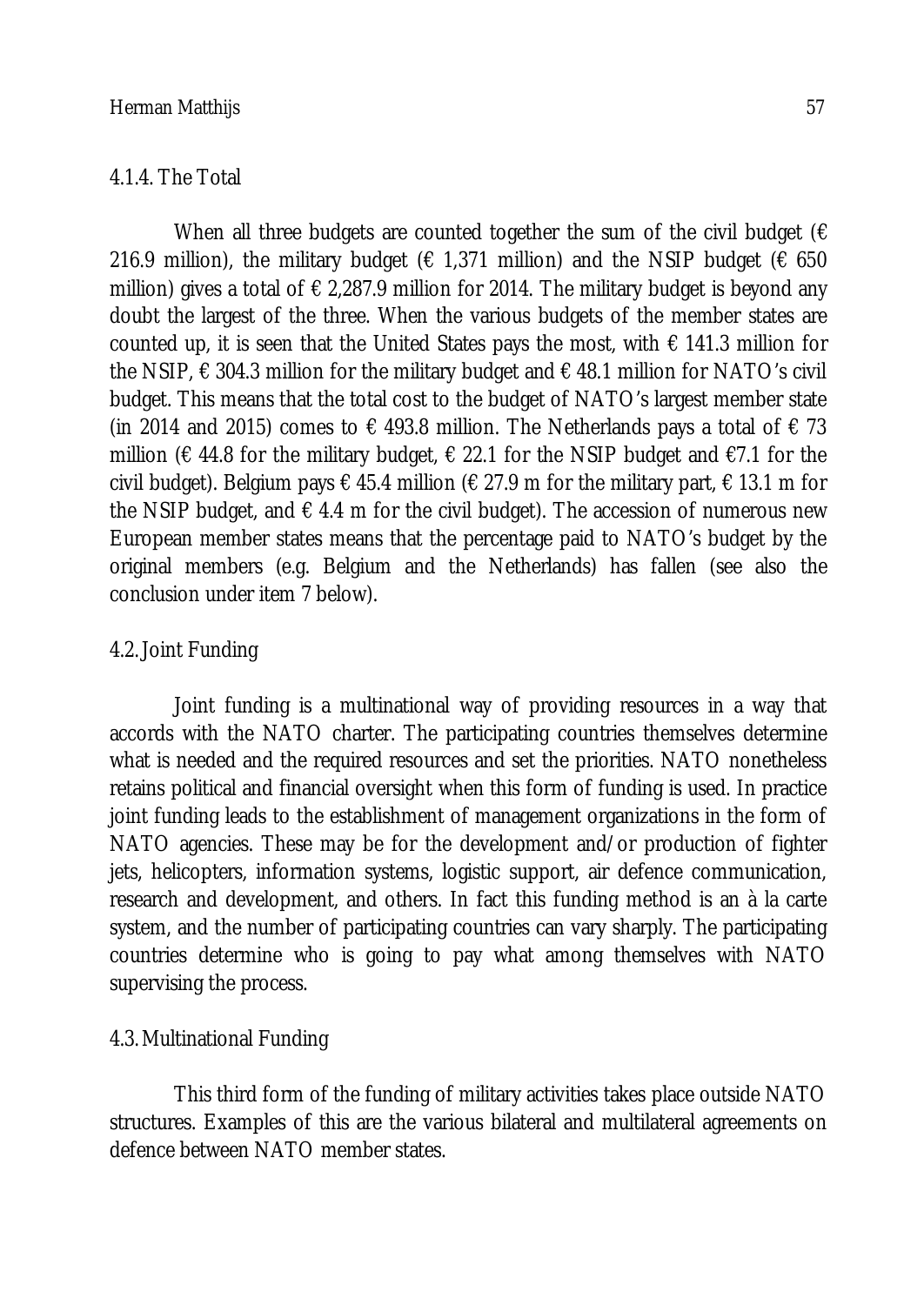This thus means that the budgetary resources and the associated policy remains in national hands. Another example of multinational funding are the so-called Trust Funds. In the Trust Fund system NATO members make a voluntary contribution of a certain size for a specific purpose (eg Kosovo, the training of Afghan National Security Forces, etc.). This method of managing funds also makes it possible for non-NATO countries, such as Finland and Sweden, to contribute. A third type of multinational funding takes the form of what are termed contributions in kind. These are contributions by NATO to activities and programmes that are not made in the form of financial contributions. Such contributions by members may take place by making existing infrastructure available (both movable and immovable), personnel, or specialized knowhow in one field or another. Both joint funding and multinational funding may be regarded as ad hoc sharing arrangements and donations.

#### **5. Military Expenditure**

Military expenditure and troop numbers in NATO states fell sharply after the collapse of the Soviet block and the fall of the Berlin Wall. The tables shown below provide an overview. The first table considers the nominal expenses under the defence budgets concerned and include the pension costs.

|  | Table VI: Expenses in 2013 (in Millions of euros at Current Prices) |  |  |  |  |  |
|--|---------------------------------------------------------------------|--|--|--|--|--|
|--|---------------------------------------------------------------------|--|--|--|--|--|

| $\mathbf{1}$ .<br>2. | <b>USA</b><br>UK | 586,867<br>48,311 |
|----------------------|------------------|-------------------|
| 3.                   | France           | 39,402            |
| 4.                   | Germany          | 36,739            |
| 5.                   | Italy            | 18,983            |
| 6.                   | Canada           | 13,390            |
| 7.                   | Turkey           | 9,785             |
| 8.                   | Spain            | 9,612             |
| 9.                   | The Netherlands  | 7,777             |
| 10.                  | Poland           | 6,793             |
| 11.                  | Norway           | 5,134             |
| 12.                  | Greece           | 4,275             |
| 13.                  | Belgium          | 3,964             |
| 14.                  | Denmark          | 3,436             |
| 15.                  | Portugal         | 2,501             |

Source: NATO (Information Defence Expenditures, February 2014)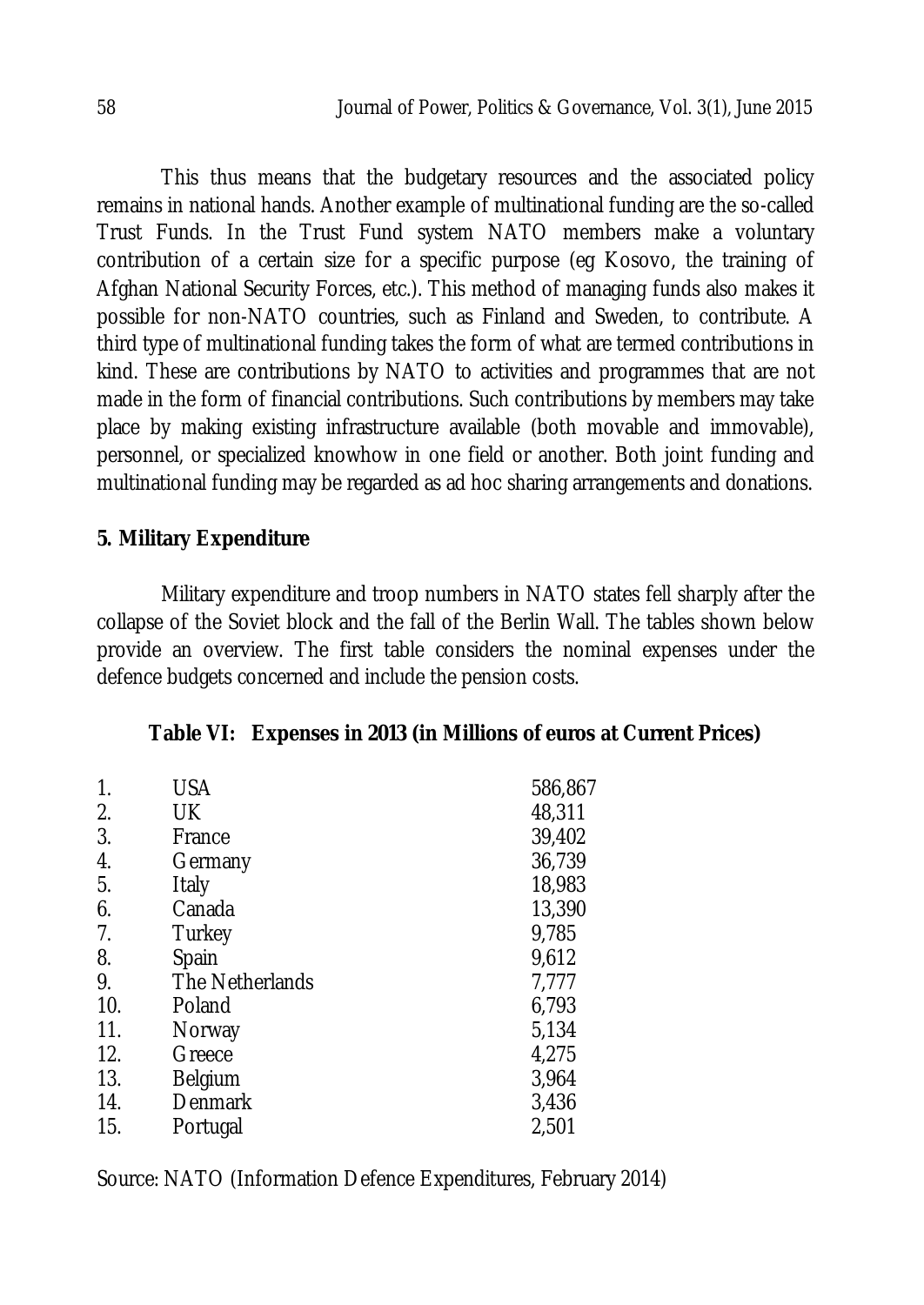The figures for the thirteen other NATO countries (Albania, Bulgaria, Croatia, Czechia, Estonia, Hungary, Latvia, Lithuanian, Iceland, Luxembourg, Romania, Slovakia, and Slovenia) are significantly less. The top fifteen account for  $\epsilon$  797 billion of all expenditure. During 2013 the NATO countries spent a total of  $\epsilon$  816 billion on defence. Europe's share in this spending is only € 215 billion or 26% of the total. Of this the three largest European countries (Germany, the United Kingdom and France) account for over half. It this therefore perfectly correct to say that the United States is the largest source of funding for the military budgets of the NATO countries. Also striking is that in nominal terms Canada spends relatively large amounts on defence. The same applies to Turkey. The medium-sized countries are broadly comparable, although Belgium spends very little on defence compared to the Netherlands, Denmark and Norway. Indeed Belgium with its 11 million inhabitants spends a sum that is comparable to that of Greece, even though the latter country is much poorer. Denmark with a population of 5.5 million spends proportionally far more on defence than either Belgium or the Netherlands. The number of military personnel in each country is shown in the following table. Only countries with more than 100,000 military personnel are shown in both columns.

| Table VII: Military Personnel (x 1000) |  |  |  |
|----------------------------------------|--|--|--|
|----------------------------------------|--|--|--|

|     |                    | 1990  | 2013  |
|-----|--------------------|-------|-------|
| 1.  | <b>USA</b>         | 2,181 | 1,370 |
| 2.  | Turkey             | 769   | 494   |
| 3.  | France             | 548   | 213   |
| 4.  | Italy              | 493   | 186   |
| 5.  | Germany            | 545   | 184   |
| 6.  | the United Kingdom | 308   | 174   |
| 7.  | Spain              | 263   | 122   |
| 8.  | Greece             | 201   | 109   |
| 9.  | Poland             | --    | 100   |
| 10. | Belgium            | 106   | 31    |
| 11. | the Netherlands    | 104   | 43    |

Source: NATO (Information Defence Expenditures, February 2014)

The two reference years are 2013 and 1990. The latter was the last year in which the Cold War situation still applied. The numbers have fallen back from 5.7 million in 1990 to 3.3 million in 2013. The main reason for this steep fall is the abolition of compulsory military service in many countries. Conscription existed in the past in the United States, Canada and the United Kingdom but was abandoned long before the years under consideration. The US furthermore is the country with the largest number of military personnel within NATO.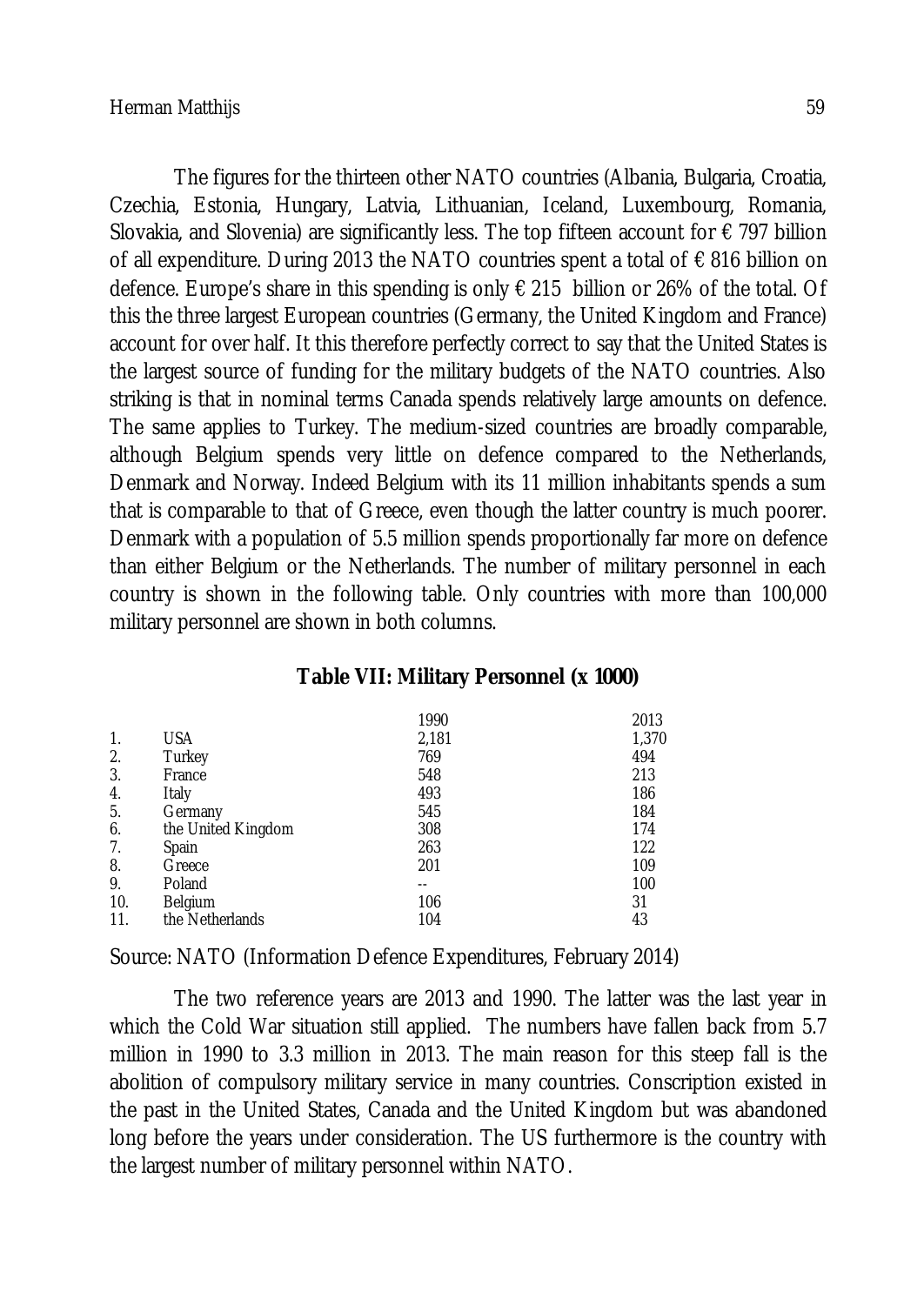Here we may remark on the size of the Turkish armed forces, with Turkey having the second largest army in NATO. Indeed the Turkish army is larger than the armies of France and the UK combined. From the budgetary point of view, we see that Europe's armies have severely cut back on personnel numbers. The following table considers military expenditure as a percentage of Gross Domestic Product (GDP). Here too the reference years are 1990 and 2013.

|                          | 1990  | 2013  |
|--------------------------|-------|-------|
| <b>USA</b>               | 4.5 % | 4.4 % |
| UK                       | 3.6 % | 2.4 % |
| Greece                   | 3.9%  | 2.3 % |
| Estonia                  | $-$   | 2 %   |
| France                   | 3.3 % | 1.9%  |
| Turkey                   | 2.8%  | 1.8%  |
| Poland                   | $-$   | 1.8%  |
| Portugal                 | 2.3%  | 1.5%  |
| Croatia                  |       | 1.5%  |
| Romania                  |       | 1.4 % |
| <b>Bulgaria</b>          |       | 1.4 % |
| Norway                   | 2.8%  | 1.4 % |
| Denmark                  | 1.9%  | 1.4 % |
| Albania                  | --    | 1.4 % |
| Germany                  | 2.1%  | 1.3%  |
| the Netherlands          | 2.3%  | 1.3%  |
| Italy                    | 2%    | 1.2%  |
| Czechia                  |       | 1.1%  |
| Slovenia                 |       | 1.1 % |
| Canada                   | 1.8%  | 1%    |
| Slovakia                 | --    | 1 %   |
| Belgium                  | 1.9%  | 0.9%  |
| Hungary                  |       | 0.9%  |
| Latvia                   |       | 0.9%  |
| Spain                    | 1.6 % | 0.9%  |
| Lithuania                |       | 0.8%  |
| Luxembourg               | 0.7%  | 0.4%  |
| $I$ celand <sup>15</sup> | $ -$  | --    |

#### **Table VIII: Military Expenditure as a Percentage of Gdp**

Source: NATO (Information Defence Expenditures, February 2014)

Defence budgets in Europe have fallen on average from 2.5% of GDP in 1990 to 1.6% of GDP in 2013. The average for all NATO member countries declined from 3.4 % of GDP to 2.9 % of GDP. That the average is not lower is due of course to the continuing high level of defence spending in the US.

 $\overline{a}$ <sup>15</sup> Iceland does not maintain a standing army.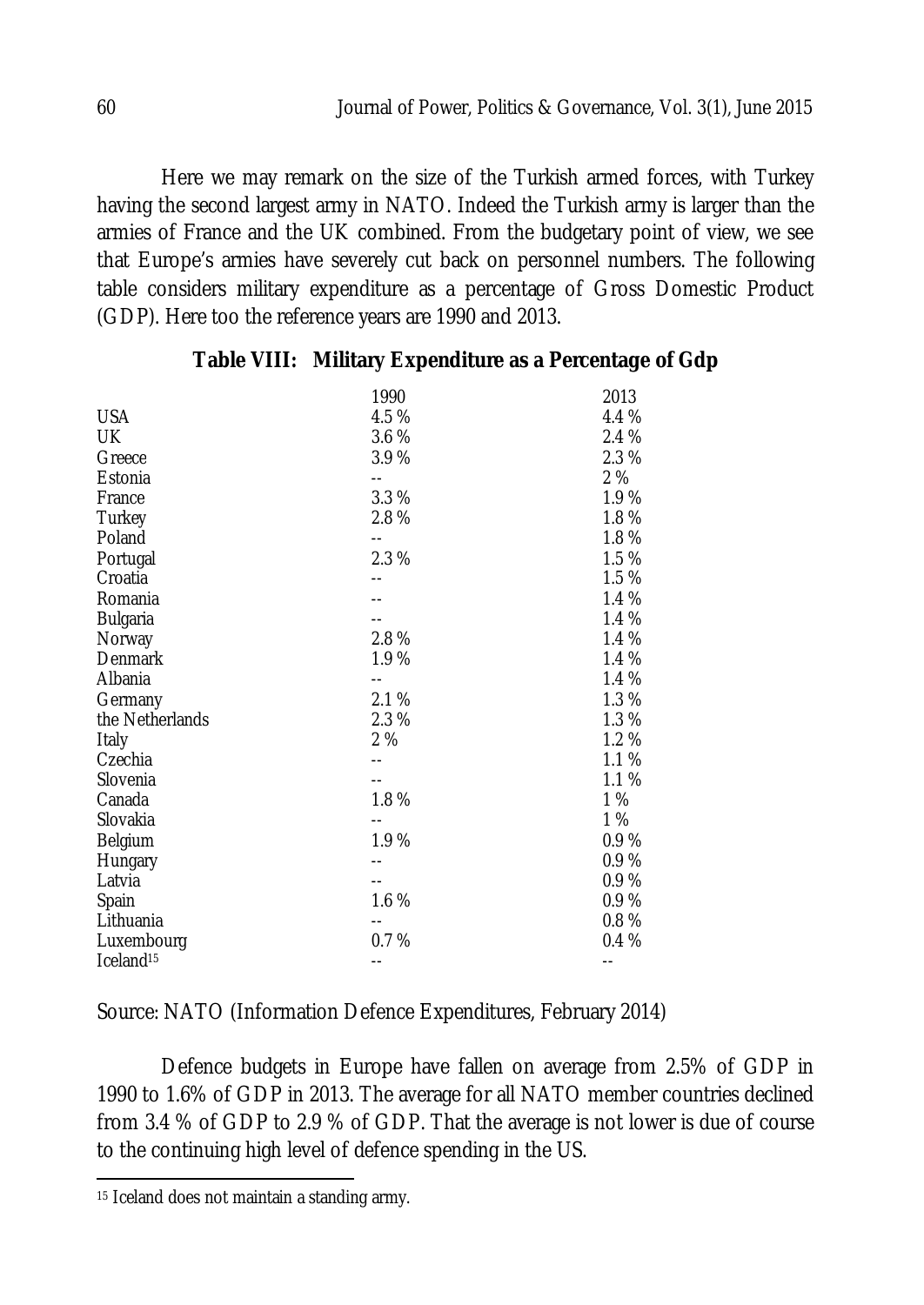In fact there is not one European country that spends as much as the NATO average (2.9% of GDP) on defence. If we take the European average (1.67 % of GDP) as our point of departure, we see that only six member countries (the United Kingdom, France, Greece, Estonia, Turkey and Poland) actually spend that much. At the most recent NATO summit, held in Cardiff in Wales 2014, it was decided that defence budgets must return to at least 2% of GDP within ten years. Moreover a request was made to increase investment in defence to at least 20% of the national defence budget. This call for a minimum of investment is related to the need to modernize existing equipment. Should this NATO guideline be applied to the 2013 figures, only the Americans, British, Greeks and Estonians currently comply! <sup>16</sup> Another delicate aspect for Belgium is the fact that the country is the host nation for both NATO and SHAPE. Is it not to be expected that these organizations might start thinking of moving their activities to another country that spends more on defence? The *Two per cent defence expenditure guideline* was initially set out at the 2006 NATO summit largely in response to the terrorist attacks in New York in 2001, Madrid in 2004, and in London in 2005 and the ongoing NATO mission in Afghanistan. The Cardiff NATO summit merely reaffirmed what had already been agreed in this respect. The reaffirmation of the guideline also coincided with the worsening of international stability in 2014 with conflicts in Ukraine, Iraq, Syria, and elsewhere). The expectation is that compliance with the 2 % of GDP guideline should be achieved within a decade, or in other words by 2024!

### **6. Conclusion**

NATO has been in existence since 1949 and is an organization that has become militarily active primarily after the end of the Cold War in Europe (with actions for example in Afghanistan, and former Yugoslavia). It is not an international cooperative body, rather it is a multinational one. NATO is therefore a consensual organization and this is apparent from its budget procedures. In other words all the member countries must agree to the draft budget. From the democratic point of view it is striking that the NATO Parliament does not have any role to play in the budget procedure. Contrary to what one might expect in a normal public budget system, there is no annual financial report, or financial regulations such as used by the EU. There is thus still much to be done if transparency is to be improved.

 $\overline{a}$ <sup>16</sup> The problems concerning the military investments are also a topic in the NATO annual rapport 2014 of the secretary general, pp. 11-13.